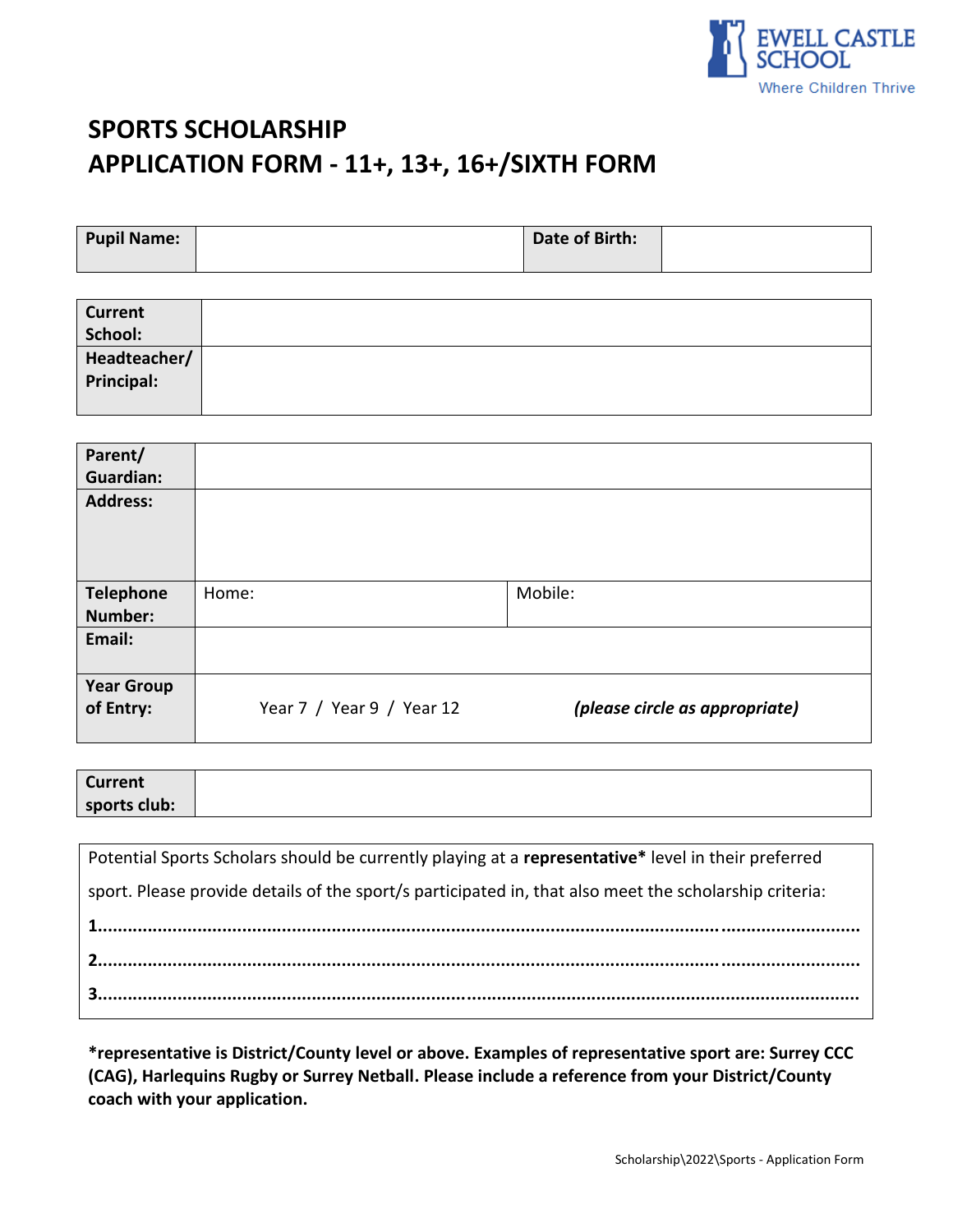

## **Ewell Castle School Sports**

Ewell Castle offers Sports Scholarships in the following Sports:

Pupils looking to trial for a scholarship must pick **ONE** sport from the list below. (Unless pupils are of a representative standard in more than one sport, in which case applications will be considered for multiple sports.)

- Rugby
- Football
- Tennis
- Netball

• Cricket

Pupils will be invited to trial for the sport or sports that they meet the representative criteria for.

## **I certify that the information and statements contained in this application are correct.**

| Signed: |                |
|---------|----------------|
| Name:   | (please print) |
| Date:   |                |

All applications and accompanying references should be returned to the Admissions Department **by Monday 18th October 2021**.

Please note we will not be able to accept any applications after this date.

Admissions Department Ewell Castle School Church Street Ewell, Surrey KT17 2AW